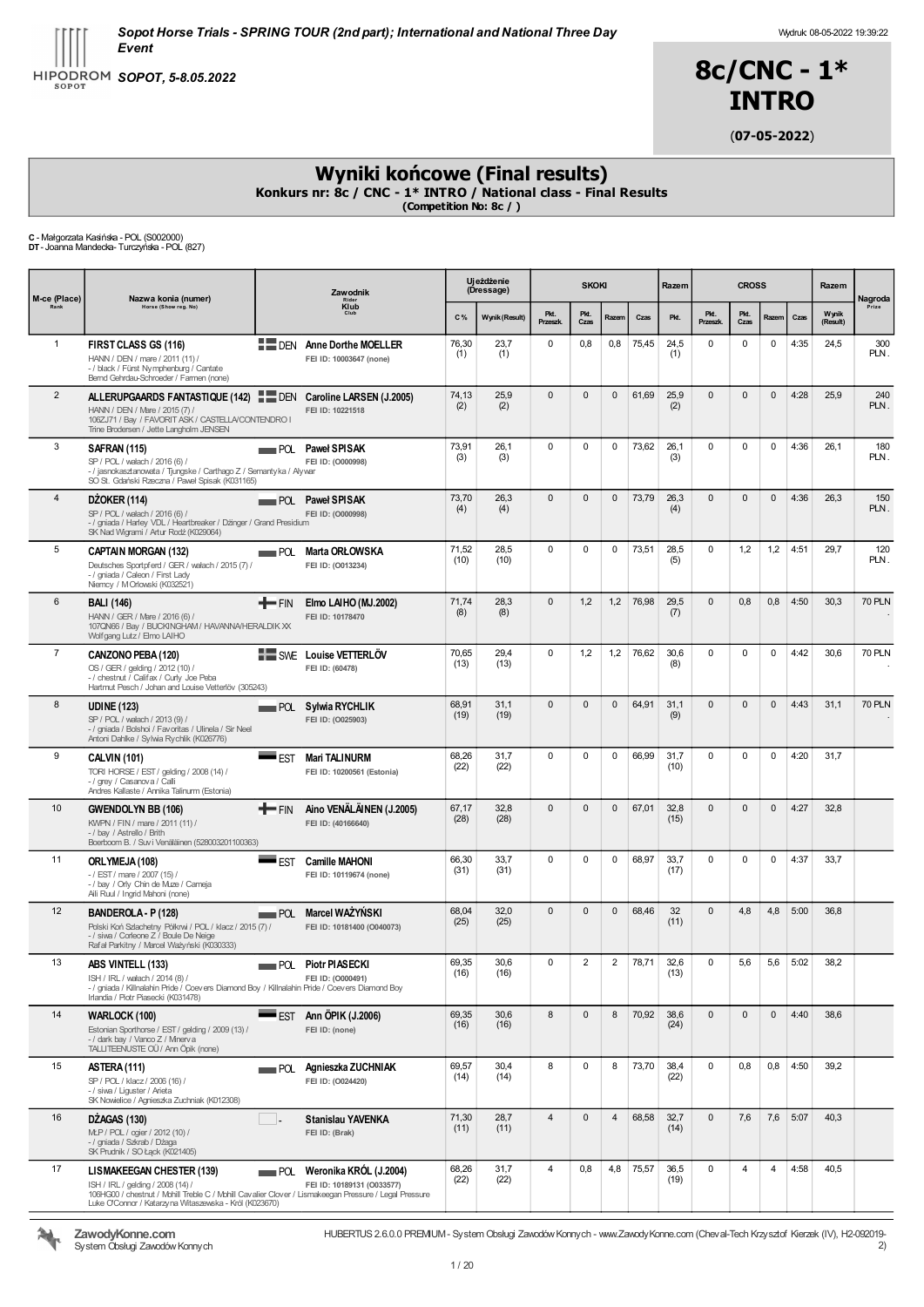| M-ce (Place) | Nazwa konia (numer)                                                                                                                                                             |                                   | Zawodnik                                                    |               | Ujeżdżenie<br>(Dressage) |                  | <b>SKOKI</b>   |                |            | Razem        |                  | <b>CROSS</b> |              |             | Razem             | Nagroda |
|--------------|---------------------------------------------------------------------------------------------------------------------------------------------------------------------------------|-----------------------------------|-------------------------------------------------------------|---------------|--------------------------|------------------|----------------|----------------|------------|--------------|------------------|--------------|--------------|-------------|-------------------|---------|
| Rank         | Horse (Show reg. No)                                                                                                                                                            |                                   | Rider<br>Klub<br>Club                                       | C%            | Wynik (Result)           | Pkt.<br>Przeszk. | Pkt.<br>Czas   | Razem          | Czas       | Pkt.         | Pkt.<br>Przeszk. | Pkt.<br>Czas | Razem        | Czas        | Wynik<br>(Result) | Prize   |
| 18           | <b>IWAN (149)</b><br>KWPN / NED / Wałach / 2013 (9) /<br>- / ciemnogniada / Pacific / / Probe / Prince Thatch<br>Królewskie St. Koni Ciepłej Krwi / Sławomir Drywa (K025171)    |                                   | POL Aurelia DRYWA<br>FEI ID: (0022289)                      | 66,30<br>(31) | 33,7<br>(31)             | 4                | 0              | $\overline{4}$ | 66,41      | 37,7<br>(21) | $\mathbf{0}$     | 3,2          | 3,2          | 4:56        | 40,9              |         |
| 19           | <b>COME IN LIKE A ROSE (143)</b><br>FWB / FIN / mare / 2012 (10) /<br>- / bay / Indoctro / Come Back Sissy<br>Reeras OY / Anna Nieminen (none)                                  | +FIN                              | Lotta LAMBERG (MJ.2002)<br>FEI ID: (none)                   | 66,89<br>(29) | 33,1<br>(29)             | $\mathbf 0$      | $\overline{2}$ | $\overline{2}$ | 78,45      | 35,1<br>(18) | $\mathbf 0$      | 6,8          | 6,8          | 5:05        | 41,9              |         |
| 20           | AVOCA ALCHEMIST (107)<br>Irish Sport Horse / FIN / gelding / 2014 (8) /<br>- / grey / Kings Master / Knockanree Nell<br>Christine Banks / Nelli Pekkarinen (none)               | <b>T</b> FIN                      | <b>Nelli PEKKARINEN (J.2004)</b><br>FEI ID: 10198847 (none) | 60,65<br>(45) | 39,4<br>(45)             | $\overline{4}$   | $\pmb{0}$      | $\overline{4}$ | 70,58      | 43,4<br>(30) | $\mathbf{0}$     | $\mathbf{0}$ | $\mathbf{0}$ | 4:34        | 43,4              |         |
| 21           | SORAYA (110)<br>OLDBG / FIN / mare / 2008 (14) /<br>- / bay / Seigneur d'Alleray xx / Caipirinhia<br>Roger Boeckmann / Nina Sibelius & Sauli Jankari (276433330801708)          | +FIN                              | Tuisku LAMBERG (J.2004)<br>FEI ID: 10164997 (32853720)      | 60,00<br>(47) | 40,0<br>(47)             | 4                | 0              | 4              | 70,98      | 44<br>(32)   | $\mathbf 0$      | 0            | $\mathbf 0$  | 4:47        | 44                |         |
| 22           | RIVERRUN (122)<br>OLD / FIN / gelding / 2013 (9) /<br>-/ bay / RIVERO / GREAT SILVER<br>$-/- (-)$                                                                               | <b>THE FIN</b>                    | Elmo LAIHO<br>FEI ID: (none)                                | 73,48<br>(5)  | 26,5<br>(5)              | 16               | 3,6            | 19,6           | 82,27      | 46.1<br>(38) | $\mathbf{0}$     | $\mathbf{0}$ | $\mathbf{0}$ | 4:26        | 46,1              |         |
| 23           | PHENOMENON (121)<br>TORI HORSE / EST / gelding / 2013 (9) /<br>- / arev / Portugal / Carlotta<br>OÜ TOPI M?IS / Jennifer Žukova (none)                                          | <b>EST</b>                        | Jennifer ŽUKOVA<br>FEI ID: (none)                           | 68,70<br>(20) | 31,3<br>(20)             | 12               | 2              | 14             | 78,17      | 45,3<br>(36) | $\mathbf 0$      | 1,2          | 1,2          | 4:51        | 46,5              |         |
| 24           | BACHUS BH II (134)<br>SP / POL / wałach / 2011 (11) /<br>- / ciemnogniada / Elf / Fanimo / Bila BH / Dietmar<br>Bogna Hupa / Magdalena Litaszewska (K021963)                    |                                   | POL Piotr PIASECKI<br>FEI ID: (0000491)                     | 68,70<br>(20) | 31,3<br>(20)             | 4                | 1,6            | 5,6            | 77,96      | 36,9<br>(20) | $\mathbf{0}$     | 9,6          | 9,6          | 5:12        | 46,5              |         |
| 25           | AMAZING (103)<br>Swedish Warmblood / SWE / mare / 2012 (10) /<br>- / dark bay / Chin Top / Vondeling<br>Backa horse invest AB / Johanna Setterberg (none)                       |                                   | SWE Johanna SETTERBERG<br>FEI ID: (none)                    | 61,09<br>(44) | 38,9<br>(44)             | 8                | $\pmb{0}$      | 8              | 67,49      | 46,9<br>(40) | $\mathbf 0$      | 0            | $\mathbf 0$  | 4:37        | 46,9              |         |
| 26           | DUKE OF HAVANNA (105)<br>OLDENBURG / FIN / gelding / 2016 (6) /<br>- / dark bay / Duke of Hearts xx / Jillaroo<br>Tuija Rosenqvist / Ratsuniitty oy (2764181801936616)          | $+$ FIN                           | Aki KARHAPÄÄ<br>FEI ID: 10045961 (None)                     | 66,74<br>(30) | 33,3<br>(30)             | 8                | 1,2            | 9,2            | 76,44      | 42,5<br>(27) | 0                | 5,2          | 5,2          | 5:01        | 47,7              |         |
| 27           | CARRAYA (109)<br>TORI HOBUNE / EST / mare / 26.03.2010 /<br>- / bay / Carry's Son / Paprika<br>Andres Kallaste / Eliise Leedmaa (none)                                          | <b>EST</b>                        | Eliise LEEDAA (J.2005)<br>FEI ID: (none)                    | 65,00<br>(36) | 35,0<br>(36)             | 8                | 0,8            | 8,8            | 75,78      | 43,8<br>(31) | $\mathbf 0$      | 4            | 4            | 4:58        | 47,8              |         |
| 28           | ZINGA ZANGA (104)<br>HOLSTEINER / EST / mare / 2007 (15) /<br>- / dark bay / Caruso / Mary-Lu<br>Tiina Orov er / Andres Hoop (EE233206507)                                      |                                   | EST Katriin SILD<br>FEI ID: (none)                          | 60,22<br>(46) | 39,8<br>(46)             | 8                | $\mathbf{0}$   | 8              | 69,80      | 47,8<br>(42) | $\mathbf{0}$     | 0,8          | 0,8          | 4:50        | 48,6              |         |
| 29           | LADYS LIRA (125)<br>Swedish Warmblood / SWE / mare / 2014 (8) /<br>- / bay / Click and Cash 1155 / Quite a Lady<br>Hanna Berg / Hanna Berg (04142687)                           |                                   | SWE Hanna BERG<br>FEI ID: 10020901 (none)                   | 69,50<br>(15) | 30,5<br>(15)             | 12               | 1,6            |                | 13,6 77,97 | 44,1<br>(33) | $\mathbf 0$      | 5,2          | 5,2          | 5:01        | 49,3              |         |
| 30           | ERB-QUIDAM (102)<br>SWB / SWE / Klacz / 2005 (17) /<br>- / gniada / Quite Easy / Erbdent<br>Jan Svensson / Susanne Orelma-Törmänen (None)                                       |                                   | FIN Susanne ORELMA-TÖRMÄNEN<br>FEI ID: 10134027 (none)      | 62,17<br>(43) | 37,8<br>(43)             | 4                | 0              | 4              | 66,84      | 41,8<br>(25) | $\mathbf{0}$     | 8            | 8            | 5:08        | 49,8              |         |
| 31           | <b>SCHARLOTTE (117)</b><br>SP / POL / klacz / 2015 (7) /<br>- / gniada / Lanvester L Ex Lansvester L / Lansing / Sepia / Stalypso<br>Joanna Łuczaj / Marta Krzemińska (K029476) |                                   | <b>POL Marta KRZEMIŃSKA</b><br>FEI ID: (0027474)            | 67,39<br>(26) | 32,6<br>(26)             | $\mathbf 0$      | 0              | $\mathbf 0$    | 72,52      | 32,6<br>(12) | $\mathbf 0$      | 17,2         | $17,2$ 5:31  |             | 49,8              |         |
| 32           | SENEGAL M (144)<br>SP / POL / Wałach / 2009 (13) /<br>- / gniada / Montbard / Sofia<br>SK Moszna / Jarosław Pogodziński (K015869)                                               |                                   | POL Hanna POGODZIŃSKA (MJ.2001)<br>FEI ID: (0013515)        | 64,57<br>(37) | 35,4<br>(37)             | 8                | 1,6            | 9,6            | 77,74      | 45<br>(35)   | $\mathbf{0}$     | 10           | 10           | 5:13        | 55                |         |
| 33           | <b>SCOOBI DOO (150)</b><br>Wenche Antonsen / NOR / gelding / 14052016 /<br>- / grey / BILBO / Lorena<br>Ellen Kristina Hynne / Ellen Kristina Hynne (Norway)                    |                                   | <b>HE NOR Ellen Kristina HYNNE</b><br>FEI ID: 10088859      | 58,91<br>(48) | 41,1<br>(48)             | 16               | 0              | 16             | 67,59      | 57,1<br>(46) | $\mathbf 0$      | 0            | $\mathbf 0$  | 4:30        | 57,1              |         |
| 34           | <b>MATTEUS (119)</b><br>HANNOVERANER / SWE / gelding / 2013 (9) /<br>- / dark bay / Quasar de Charry / Larissa<br>Mattias Buck / Frida Toreson (316132)                         |                                   | SWE Frida TORESON<br>FEI ID: 45096 (316132)                 | 73,48<br>(5)  | 26,5<br>(5)              | 20               | $\overline{2}$ | 22             | 78,50      | 48,5<br>(43) | $\mathbf{0}$     | 8,8          | 8,8          | 5:10        | 57,3              |         |
| 35           | <b>FUDZI BM (136)</b><br>SP / POL / walach / 2015 (7) /<br>- / ciemnogniada / Vulkan L / Vulkano' / Fiona L / Pavory<br>B.M. Kobylin Sp. Z o.o. / Anna Królikowska (K028037)    |                                   | <b>NATURA POL Anna KRÓLIKOWSKA</b><br>FEI ID: (0003192)     | 72,61<br>(7)  | 27,4<br>(7)              | 8                | 7,6            | 15,6           | 92,27      | 43<br>(29)   | $\mathbf 0$      | 14,8         | 14,8 5:25    |             | 57,8              |         |
| 36           | <b>LEVINA J (148)</b><br>KWPN / POL / wałach / 2016 (6) /<br>$-1$ gniada $1 - 1 -$<br>- / Simone Sordi (-)                                                                      | $\blacksquare$ $\blacksquare$ ITA | <b>Simone SORDI</b><br>FEI ID: 10005480                     | 69,35<br>(16) | 30,6<br>(16)             | 8                | $\overline{4}$ | 12             | 83,62      | 42,6<br>(28) | $\mathbf{0}$     | 18,4         |              | 18,4 5:34   | 61                |         |
| 37           | <b>MINT L (147)</b><br>BWP / BEL / mare / 2012 (10) /<br>- / bay / Andiamo / Firenze L<br>Luc Dams / My Way Trading (056002W00303010)                                           | +FIN                              | <b>Kia HYTTINEN</b><br>FEI ID: 10186496 (32831315)          | 71,09<br>(12) | 28,9<br>(12)             | $\mathbf 0$      | 0              | 0              | 73,33      | 28,9<br>(6)  | 20               | 12,4         |              | $32,4$ 5:19 | 61,3              |         |
| 38           | <b>CZERTO (113)</b><br>SP / POL / wałach / 2014 (8) /<br>- / gniada / Farmer / Rovetto / Czurina / Turbud Quirinus<br>SK Nowielice / Sewery na Afanasjew (K025146)              |                                   | <b>POL</b> Andrzej GADAŚ<br>FEI ID: (0005003)               | 65,43<br>(33) | 34,6<br>(33)             | 12               | $\pmb{0}$      | 12             | 73,55      | 46,6<br>(39) | $\mathbf 0$      | 15,2         |              | $15,2$ 5:26 | 61,8              |         |

2 / 20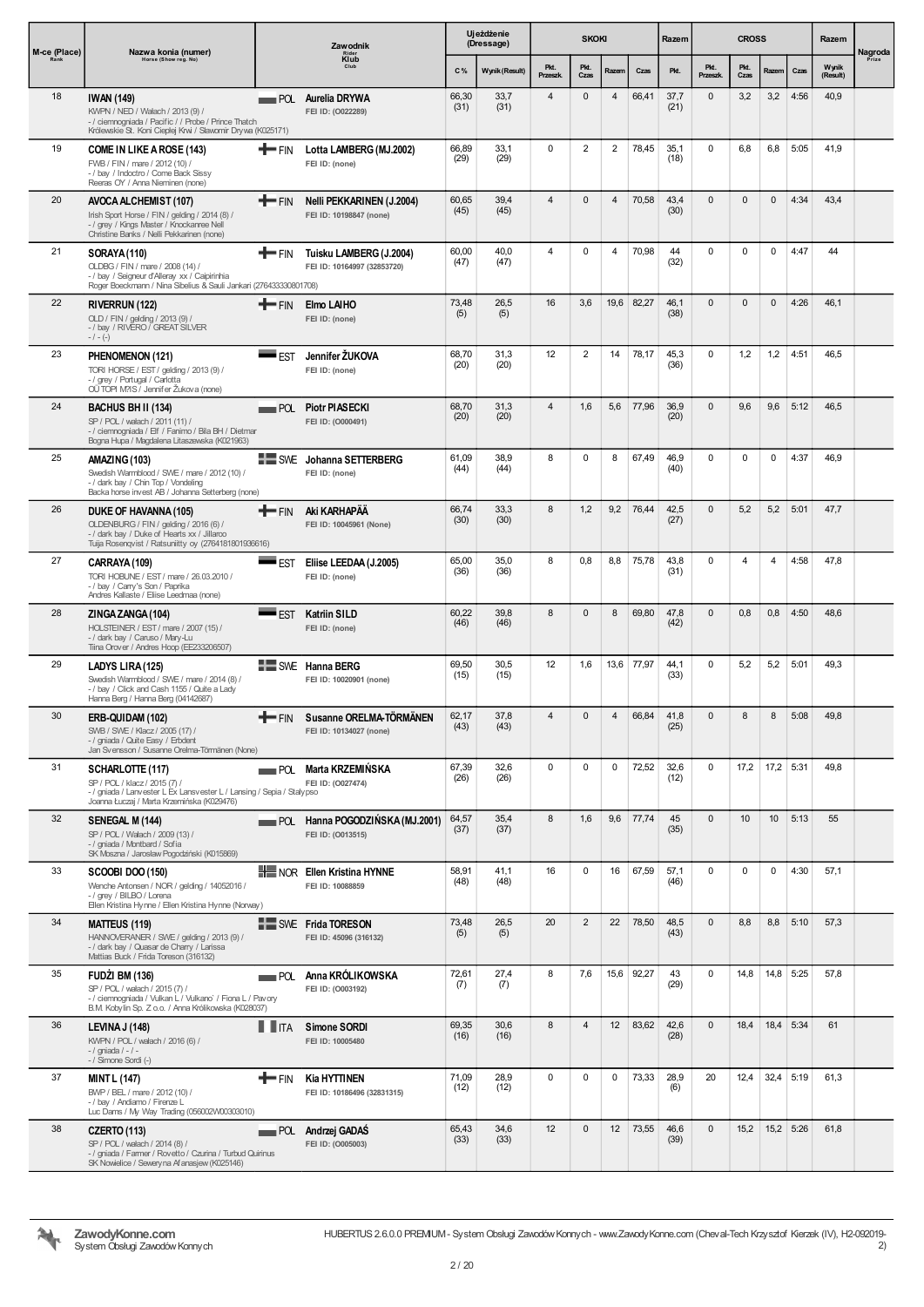| M-ce (Place) | Nazwa konia (numer)                                                                                                                                                       |               | <b>Zawodnik</b><br>Rider                           |               | Ujeżdżenie<br>(Dressage) |                  | <b>SKOKI</b> |       |            | Razem        |                  | <b>CROSS</b> |           |             | Razem             | Nagroda |
|--------------|---------------------------------------------------------------------------------------------------------------------------------------------------------------------------|---------------|----------------------------------------------------|---------------|--------------------------|------------------|--------------|-------|------------|--------------|------------------|--------------|-----------|-------------|-------------------|---------|
| Rank         | Horse (Show reg. No)                                                                                                                                                      |               | Klub                                               | C%            | Wynik (Result)           | Pkt.<br>Przeszk. | Pkt.<br>Czas | Razem | Czas       | Pkt.         | Pkt.<br>Przeszk. | Pkt.<br>Czas | Razem     | Czas        | Wynik<br>(Result) | Prize   |
| 39           | FIGA (140)<br>LITEWSKA / LTU / klacz / 2013 (9) /<br>- / kasztanowata / Charmeur / Frida<br>Litva / M Orlowski (K026847)                                                  |               | POL Marcin ORŁOWSKI<br>FEI ID: (0013232)           | 65,43<br>(33) | 34,6<br>(33)             | 20               | 0            | 20    | 68,38      | 54,6<br>(45) | $\Omega$         | 9,2          | 9,2       | 5:11        | 63,8              |         |
| 40           | <b>FREESTYLE BEYB (124)</b><br>ESH / EST / mare / 2015 (7) /<br>-/ chestnut / Freestyle / Nevada<br>Kadri Kazlauskas / Märt Rannast (EE233211815)                         | <b>EST</b>    | Viktooria VESINGI (J.2004)<br>FEI ID: (none)       | 63.48<br>(41) | 36.5<br>(41)             | 8                | 3.2          |       | 11,2 81,02 | 47.7<br>(41) | 20               | 5.2          | 25,2 5:01 |             | 72.9              |         |
| 41           | ASIANDI (131)<br>HOL / GER / wałach / 2015 (7) /<br>- / gniada / Adagio de Talm / Zolarina<br>Niemcy / M Orlowski (K031599)                                               | POL           | <b>Marta ORLOWSKA</b><br>FEI ID: (0013234)         | 68.26<br>(22) | 31.7<br>(22)             | $\Omega$         | 1.6          | 1.6   | 78.00      | 33.3<br>(16) | 20               | 20.4         |           | $40.4$ 5:39 | 73.7              |         |
| 42           | AMARANT (137)<br>SP / POL / wałach / 2015 (7) /<br>- / gniada / Action-Breaker / Heartbreaker / Amarita / Grand Presidum<br>SK Nad Wigrami / Seweryna Afanasjew (K026775) |               | <b>POL</b> Seweryna AFANASJEW<br>FEI ID: (0014482) | 63,70<br>(39) | 36,3<br>(39)             | 8                | $\mathbf{0}$ | 8     | 72,69      | 44,3<br>(34) | 20               | 9,6          |           | 29,6 5:12   | 73,9              |         |
| 43           | FOR YOUR EYES ONLY (126)<br>ISH / SWE / gelding / 2013 (9) /<br>- / grey / Aldatus Z / Dunboy Rosie<br>Mchael Furlong / Anna Nilsson (none)                               |               | SWE Anna NILSSON<br>FEI ID: (None)                 | 63.70<br>(39) | 36.3<br>(39)             | 4                | 1.6          | 5.6   | 77.03      | 41.9<br>(26) | 20               | 20.4         |           | $40.4$ 5:39 | 82.3              |         |
|              | <b>PAKIET (138)</b><br>M / POL / wałach / 2003 (19) /<br>- / kara / Emetyt / Kwartet / Pandora / Palant<br>Maciej Krawczyk / Piotr Dabrowski (K008560)                    |               | <b>POL</b> Seweryna AFANASJEW<br>FEI ID: (0014482) | 65,43<br>(33) | 34.6<br>(33)             | $\overline{4}$   | $\Omega$     | 4     | 70,26      | 38,6<br>(23) | EL (MJ)          |              |           |             |                   |         |
|              | LAZETTE'S LUCINDA (118)<br>FWB / FIN / mare / 2014 (8) /<br>- / seal brown / Cagliostro 161 / Lazette<br>Mari Viherkoski / Inka Lehto (246001H00141475)                   | <b>HITHER</b> | <b>Inka LEHTO</b><br>FEI ID: (40404346)            | 62,33<br>(42) | 37,7<br>(42)             | 8                | $\mathbf 0$  | 8     | 66,48      | 45,7<br>(37) | EL(OT)           |              |           |             |                   |         |
|              | EMPORIO (129)<br>SP / POL / wałach / 2014 (8) /<br>- / gniada / Conthargos old. / Eminencja M<br>SK Janów Podlaski / Artur Rodź (K025729)                                 |               | POL Natalia RODŹ (J.2005)<br>FEI ID: (0047927)     | 64.13<br>(38) | 35.9<br>(38)             | 12               | 5.6          |       | 17,6 87,49 | 53,5<br>(44) | EL (FR)          |              |           |             |                   |         |
|              | <b>RAJTAR (145)</b><br>SP / POL / Wałach / 2015 (7) /<br>-/ kasztanowata / Viscount / Ratafia<br>Sk racot / Jarosław Pogodziński (K028221)                                | POL           | Hanna POGODZIŃSKA (MJ.2001)<br>FEI ID: (0013515)   | 71,74<br>(8)  | 28,3<br>(8)              | EL(R)            |              |       |            |              |                  |              |           |             |                   |         |
|              | <b>ISCHIA 4 (141)</b><br>BAD / POL / klacz / 2014 (8) /<br>- / gniada / Gardez / Gabriela<br>$-/- (-)$                                                                    |               | <b>GER</b> Beeke JANKOWSKI<br>FEI ID: 10003707     | 67,39<br>(26) | 32,6<br>(26)             | EL(OT)           |              |       |            |              |                  |              |           |             |                   |         |

|                                                               | Warunki konkursu SKOKI/CROSS(Tchnical data JUMPING/CROSS) |                                       |
|---------------------------------------------------------------|-----------------------------------------------------------|---------------------------------------|
| Wysokość przeszkód(Height) Liczba przeszkód(Obstacles)<br>110 | 10/18                                                     | Liczba skoków(Jumps)<br>11/23         |
| Dystans (m)<br>430/2400                                       | Tempo (m/min)<br>350/500                                  | Norma czasu(Time allowed)<br>74/288 s |
| Startowało koni<br>48                                         | Ukończyło koni<br>43                                      |                                       |

Sędzia główny (President of Ground Jury):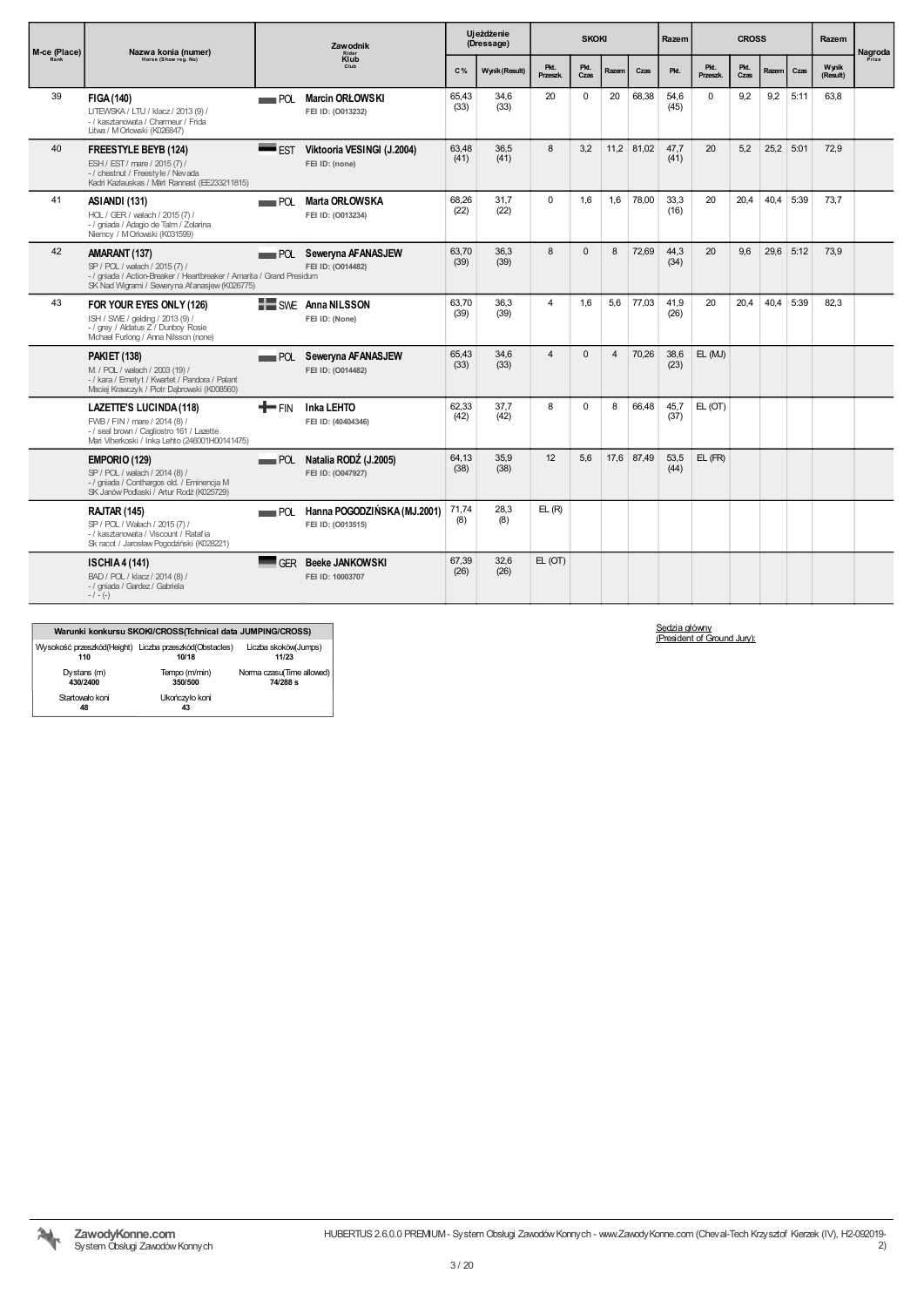HIPODROM SOPOT, 5-8.05.2022

# 6c/CNC - 90 (07-05-2022)

### Wyniki końcowe (Final results)

Konkurs nr: 6c / CNC - 90 / National class - Final Results (Competition No: 6c / )

C - Agata Komorowska - POL (10083948) DT- Joanna Mandecka- Turczyńska - POL (827)

| M-ce (Place)   | Nazwa konia (numer)                                                                                                                                                                                                    | Zawodnik<br>Klub |                                                          |               | <b>SKOKI</b><br>Ujeżdżenie (Dressage) |                |              |                |       | Razem        | <b>CROSS</b>  |              |              |             | Razem          | Nagroda<br>Prize |
|----------------|------------------------------------------------------------------------------------------------------------------------------------------------------------------------------------------------------------------------|------------------|----------------------------------------------------------|---------------|---------------------------------------|----------------|--------------|----------------|-------|--------------|---------------|--------------|--------------|-------------|----------------|------------------|
| Rank           | Horse (Show reg. No)                                                                                                                                                                                                   |                  |                                                          | C%            | Wynik (Result)                        | Pkt. Przeszk.  | Pkt. Czas    | Razem          | Czas  | Pkt.         | Pkt. Przeszk. | Pkt. Czas    | Razem        | Czas        | Wynik (Result) |                  |
| $\mathbf{1}$   | DIACONTINA (906)<br>HANOWERSKA / GER / klacz / 2017 (5) /<br>- / gniada / Diacontinus / Count's Campina<br>Kathy Wittler / Marcel Ważyński (K030915)                                                                   | POL              | Marcel WAŻYŃSKI<br>FEI ID: 10181400 (O040073)            | 70,00<br>(6)  | 30,0<br>(6)                           | $\mathbf 0$    | 0            | 0              | 59,05 | 30<br>(4)    | $\mathbf 0$   | 0            | 0            | 3:35        | 30             |                  |
| $\overline{2}$ | ARMANI (902)<br>HANOWERSKA / POL / wałach / 2013 (9) / FEI ID: (0063719)<br>- / gniada / AVALOS K / ROMANTIKA H<br>Grodzieński Kombinat Męsny / ELZBIETA KOWALSKA (K032509)                                            |                  | POL Kinga KOWALSKA (J.2004)                              | 69,29<br>(8)  | 30,7<br>(8)                           | $\mathbf{0}$   | $\pmb{0}$    | $\mathbf 0$    | 52,02 | 30,7<br>(5)  | $\mathbf{0}$  | $\mathbf{0}$ | $\mathsf 0$  | 3:34        | 30,7           |                  |
| 3              | <b>TAMER (916)</b><br>Angielska Pełna Krew / POL / wałach / 2017 (5) FEI ID: (0000895)<br>- / gniada / Star Poker / Tormenta<br>SK Krasne / SK Moszna (Brak)                                                           |                  | <b>NOL Jerzy KRUKOWSKI</b>                               | 68,93<br>(9)  | 31,1<br>(9)                           | $\overline{4}$ | 0            | $\overline{4}$ | 66,24 | 35,1<br>(8)  | $\mathbf 0$   | $\mathbf 0$  | $\mathbf 0$  | 3:33        | 35,1           |                  |
| $\overline{4}$ | THE DOCTOR (914)<br>CONN / IRL / wałach / 2008 (14) /<br>- / skarogniada / Fairlyhill Howk / Anner Banana Boots<br>Irlandia / P.Mozolewski (K027368)                                                                   |                  | POL Irmina MOZOLEWSKA (JM.2009)<br>FEI ID: (0062066)     | 63,93<br>(14) | 36,1<br>(14)                          | $\mathbf{0}$   | $\pmb{0}$    | $\mathbf 0$    | 65,99 | 36,1<br>(10) | $\mathbf{0}$  | $\mathbf{0}$ | $\mathsf 0$  | 3:33        | 36,1           |                  |
| 5              | INFERNO (901)<br>TRAKEŃSKA / POL / wałach / 2017 (5) /<br>- / gniada / Cargo / Impresja<br>Mrosław Kulpiński / Aleksandra Gierz (K034111)                                                                              |                  | POL Aleksandra GIERZ (MJ.2002)<br>FEI ID: (0028780)      | 76,07<br>(1)  | 23,9<br>(1)                           | 12             | 0            | 12             | 54,06 | 35,9<br>(9)  | $\mathbf 0$   | 2,4          | 2,4          | 3:42        | 38,3           |                  |
| 6              | <b>MALAYSIA BEAT (903)</b><br>Pełna Krew Angielska / GER / wałach / 2013 (9) FEI ID: (0054707)<br>- / skarogniada / Electric Beat / Shinko Forest / Kedah / Local Suitor<br>Dirk von Mtzlaff / Marek Kierski (K027331) |                  | POL Weronika KIERSKA (J.2005)                            | 63,93<br>(14) | 36,1<br>(14)                          | $\overline{4}$ | 0            | $\overline{4}$ | 53,90 | 40,1<br>(12) | $\mathbf{0}$  | 2,8          | 2,8          | 3:43        | 42,9           |                  |
| $\overline{7}$ | SYMBELLA "M" (913)<br>Polish Warmblood / FIN / mare / 2015 (7) /<br>$-1$ bay $1 - 1 -$<br>- / Maija & Pia-Riitta Hakonen (616009690057515)                                                                             |                  | FIN Nelli PEKKARINEN (J.2004)<br>FEI ID: 10198847 (none) | 73,21<br>(3)  | 26,8<br>(3)                           | $\mathbf 0$    | 0            | $\mathbf 0$    | 50,47 | 26,8<br>(2)  | 20            | 0.4          | 20,4         | 3:37        | 47,2           |                  |
| 8              | <b>DEBRA (905)</b><br>SP / POL / klacz / 2012 (10) /<br>- / gniada / Marino / Zeoliet / Dorada / Revel<br>SK Rzeczna / Agnieszka Kopka-Sikorska (K024440)                                                              |                  | POL Marta ZADROZNA (JM.2007)<br>FEI ID: (NN)             | 56,43<br>(20) | 43,6<br>(20)                          | $\overline{4}$ | 4,8          | 8,8            | 81,49 | 52,4<br>(14) | $\mathbf{0}$  | $\mathbf{0}$ | $\mathbf{0}$ | 3:29        | 52,4           |                  |
| 9              | <b>BOTOX-S (907)</b><br>AA / POL / ogier / 2018 (4) /<br>- / gniada / Hebron / Bawaria<br>Aleksander Sokołowski / Agriconsul Rafał Sokołowski (brak)                                                                   |                  | <b>Stanislau YAVENKA</b><br>FEI ID: (Brak)               | 65,36<br>(13) | 34,6<br>(13)                          | $\Omega$       | 0            | 0              | 59,17 | 34,6<br>(7)  | 20            | 28,8         | 48,8         | 4:48        | 83,4           |                  |
| 10             | ARCTIC MONKEY R (910) POL Maura RESZUTA<br>SP / POL / wałach / 2016 (6) /<br>- / gniada / Night Carry / Arkadia<br>Dariusz Reszuta / Dariusz Reszuta (K029760)                                                         |                  | FEI ID: (0023148)                                        | 70,00<br>(6)  | 30,0<br>(6)                           | $\mathbf{0}$   | $\pmb{0}$    | $\mathbf{0}$   | 50,28 | 30<br>(3)    | 40            | 16,8         |              | $56,8$ 4:18 | 86,8           |                  |
| 11             | TORRENT (917)<br>Angielska Pełna Krew / POL / wałach / 2016 (6) FEI ID: (0000895)<br>- / gniada / Star Poker / Tormenta<br>SK Krasne / SK Moszna (brak)                                                                |                  | <b>POL</b> Jerzy KRUKOWSKI                               | 66,07<br>(10) | 33,9<br>(10)                          | $\overline{4}$ | 0            | 4              | 58,44 | 37,9<br>(11) | 40            | 10,8         | 50,8         | 4:03        | 88,7           |                  |
|                | <b>CORNELLY 4 (915)</b><br>HOLSZTYN / POL / wałach / 2015 (7) /<br>- / gniada / Casaltino / Casall / Botswana / Cascari<br>Stoske Christine / Marta Bogotko (K034068)                                                  |                  | POL Marta BOGOTKO<br>FEI ID: (0069961)                   | 65,71<br>(11) | 34,3<br>(11)                          | $\overline{4}$ | 2,8          | 6,8            | 76,61 | 41,1<br>(13) | EL(R)         |              |              |             |                |                  |
|                | HARRISTOWN (908)<br>FOLBLUT / POL / wałach / 2010 (12) /<br>- / kasztanowata / Bering / New Abbey GB<br>Juddmonte Farms / Monika Bartoszewicz (K023972)                                                                |                  | POL Maja ROSCZYK (JM.2007)<br>FEI ID: (0047408)          | 63,93<br>(14) | 36,1<br>(14)                          | 20             | 4,4          | 24,4           | 80,29 | 60,5<br>(15) | EL (FR)       |              |              |             |                |                  |
|                | <b>HUGO HERMANN (912)</b><br>FWB / FIN / gelding / 2016 (6) /<br>- / bay / Herald / Eleonoir<br>Siltakorpi Sanna ja Teija / Siltakorpi Sanna ja Teija (246001H00161705)                                                |                  | <b>T</b> FIN Sanna SILTAKORPI<br>FEI ID: (FIN)           | 75,71<br>(2)  | 24,3<br>(2)                           | $\Omega$       | $\mathbf{0}$ | $\mathbf 0$    | 50,67 | 24,3<br>(1)  | RET (XC)      |              |              |             |                |                  |
|                | TYTON (909)<br>SP / POL / wałach / 2015 (7) /<br>- / kasztanowata / Madison / Titania<br>Przemysław Olejnik / Anna Królikowska (K033848)                                                                               |                  | <b>NATURA POL Anna KRÓLIKOWSKA</b><br>FEI ID: (0003192)  | 65,71<br>(11) | 34,3<br>(11)                          | $\mathbf 0$    | 0            | $\mathbf 0$    | 57,96 | 34,3<br>(6)  | VVD (XC)      |              |              |             |                |                  |
|                | MAGIC FLOJ (832)<br>Estonian Sportpony / EST / mare / 2013 (9) / FEI ID: (none)<br>-/ chestnut / MC LEOD / ZANDBERG'S NAOM<br>KRISTI-LIIS KOPPEL / JAAK TRIISA FIE (none)                                              |                  | EST Sarah Marii AARELO (JM.2007)                         | 72,14<br>(4)  | 27,9<br>(4)                           | EL(R)          |              |                |       |              |               |              |              |             |                |                  |
|                | ALFI ZAGORKA (904)<br>KUC / POL / wałach / 2014 (8) /<br>- / siwa / Zachodni Wiatr / My Lady<br>Iniarski Waldemar / Kesler Anna (LKRWZJ/2707/22)                                                                       |                  | POL Ewa KESLER (JM.2007)<br>FEI ID: (LZRWZJ/2133/22)     | 71,07<br>(5)  | 28,9<br>(5)                           | EL(R)          |              |                |       |              |               |              |              |             |                |                  |

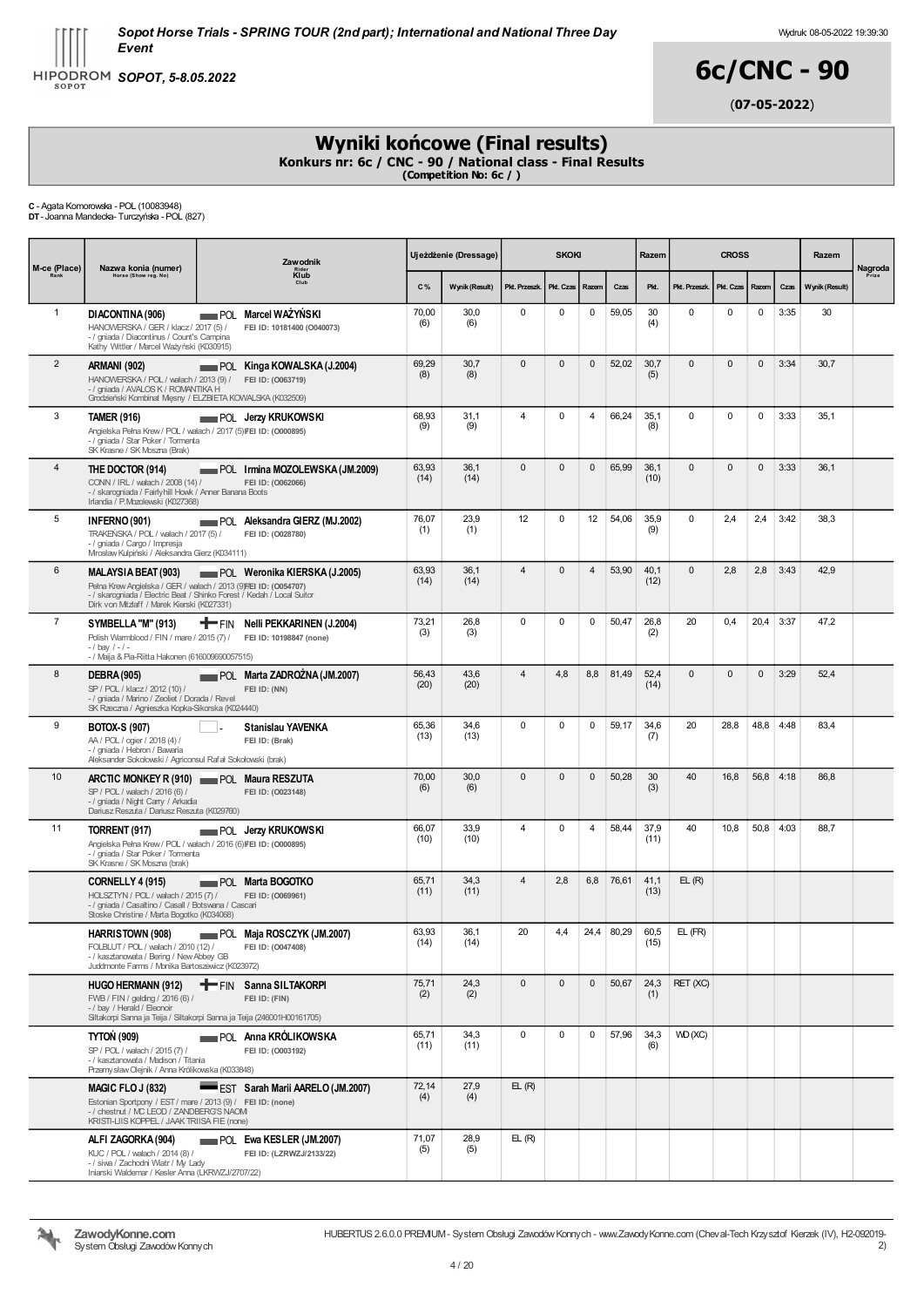| M-ce (Place) | Nazwa konia (numer)                                                                                                                                                | Zawodnik<br>Rider                                                                                                                  |               | Ujeżdżenie (Dressage) | <b>SKOKI</b>                      |  |  |      | <b>CROSS</b><br>Razem |                                  |  | Razem | Nagroda             |       |
|--------------|--------------------------------------------------------------------------------------------------------------------------------------------------------------------|------------------------------------------------------------------------------------------------------------------------------------|---------------|-----------------------|-----------------------------------|--|--|------|-----------------------|----------------------------------|--|-------|---------------------|-------|
| Rank         | Horse (Show reg. No)                                                                                                                                               | Klub<br>Club                                                                                                                       | C%            | <b>Wynik (Result)</b> | Pkt. Przeszk.   Pkt. Czas   Razem |  |  | Czas | Pkt.                  | Pkt. Przeszk   Pkt. Czas   Razem |  |       | Czas Wynik (Result) | Prize |
|              | NEW GEORGIA (919)<br>KUC / POL / klacz / 2013 (9) /<br>- / kasztanowata / Sydenham George 54053 / Najra / Mirt<br>Anna Kaczmarczuk / Łukasz Marcinkowski (K024742) | Antonina MARCINKOWSKA (JM.2007)<br>POL<br>FEI ID: (0056462)                                                                        | 62,86<br>(17) | 37.1<br>(17)          | EL(R)                             |  |  |      |                       |                                  |  |       |                     |       |
|              | AES / POL / klacz / 2017 (5) /<br>- / jasnokasztanowata / Hippica Koh I Noor / Sandro Star<br>Iwona Wilczewska / Grzegorz Zawada (K032570)                         | SALANA RADIANT (900) POL Marta ZAWADA (MJ.2002)<br>FEI ID: (0033204)                                                               | 61,43<br>(18) | 38,6<br>(18)          | EL(R)                             |  |  |      |                       |                                  |  |       |                     |       |
|              | <b>G-SHOCK (911)</b><br>SP / POL / walach / 2011 (11) /<br>E. Nikołajuk / D. Bednarska (K019802)                                                                   | Pola KWINTKIEWICZ (J.2005)<br>POL<br>FEI ID: (0046376)<br>- / ciemnogniada / Imequyl SP po Luron (hkg) / Gracyja (m) po Emetyt (m) | 58,57<br>(19) | 41,4<br>(19)          | $EL$ ( $FR$ )                     |  |  |      |                       |                                  |  |       |                     |       |

#### Warunki konkursu SKOKI/CROSS(Tchnical data JUMPING/CROSS) Wysokość przeszkód(Height) 95 Liczba przeszkód(Obstacles) 9/12 Liczba skoków(Jumps) 10/14 Dystans (m) 350/1620 Tempo (m/min) 300/450 Norma czasu(Time allowed) 70/216 s Startowało koni 20 Ukończyło koni 11

Sędzia główny (President of Ground Jury):

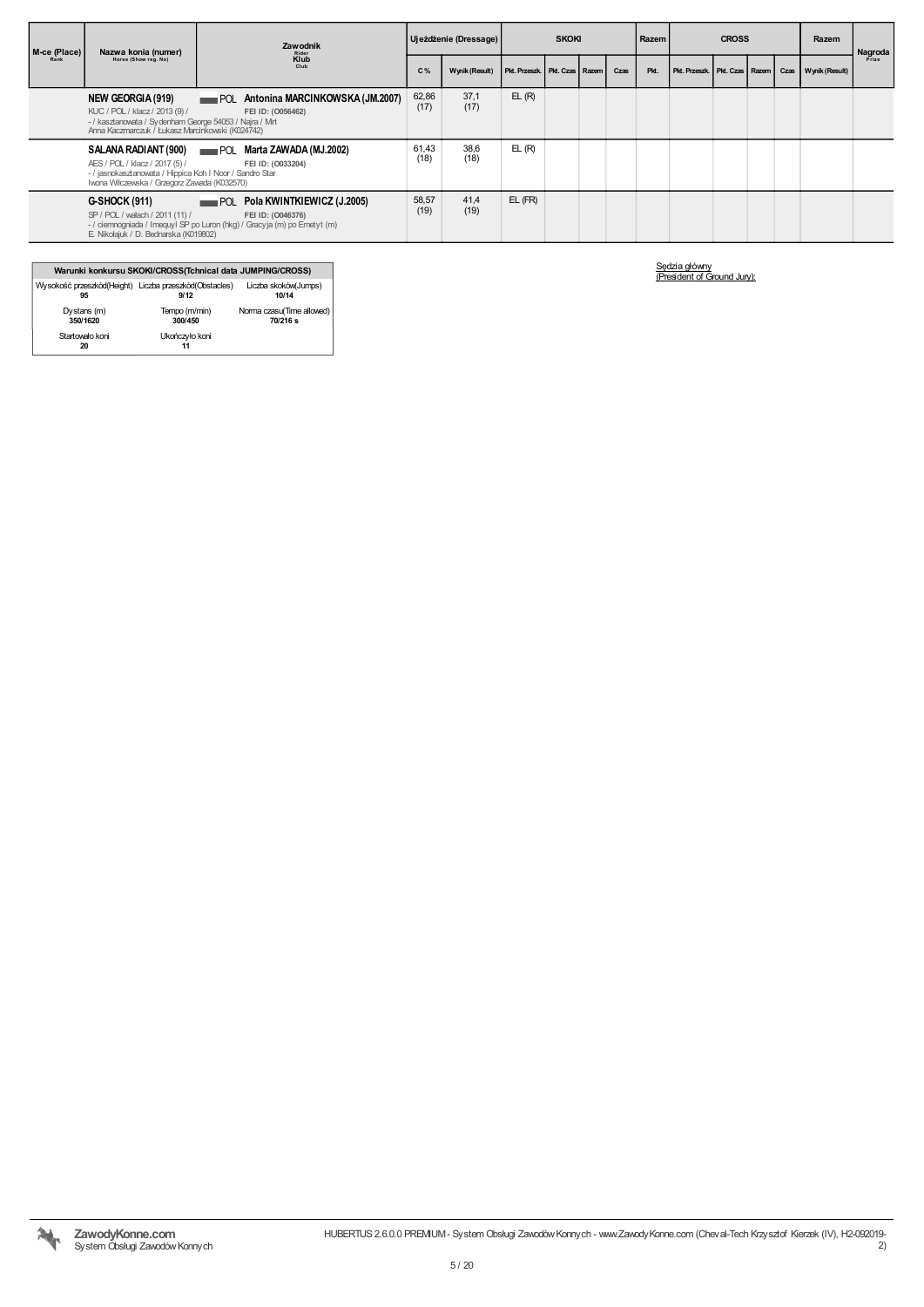HIPODROM SOPOT, 5-8.05.2022

# 7c/CNC - 100

(07-05-2022)

## Wyniki końcowe (Final results)

Konkurs nr: 7c / CNC - 100 / National class - Final Results<br>(Competition No: 7c / )

C - Paweł Sojecki - POL (10143243) DT- Joanna Mandecka- Turczyńska - POL (827)

| M-ce (Place)   | Nazwa konia (numer)                                                                                                                                                             | <b>Zawodnik</b><br>Ride:<br>Klub |                                                                                                                                                           |               | Ujeżdżenie<br>(Dressage) |                  | <b>SKOKI</b> |              |                     | Razem        | <b>CROSS</b>     |                |              | Razem              | Nagroda           |                |
|----------------|---------------------------------------------------------------------------------------------------------------------------------------------------------------------------------|----------------------------------|-----------------------------------------------------------------------------------------------------------------------------------------------------------|---------------|--------------------------|------------------|--------------|--------------|---------------------|--------------|------------------|----------------|--------------|--------------------|-------------------|----------------|
| Rank           | Horse (Show reg. No)                                                                                                                                                            |                                  |                                                                                                                                                           | C%            | Wynik (Result)           | Pkt.<br>Przeszk. | Pkt.<br>Czas | Razem        | Czas                | Pkt.         | Pkt.<br>Przeszk. | Pkt.<br>Czas   | Razem        | Czas               | Wynik<br>(Result) | Prize          |
| $\mathbf{1}$   | <b>BARONESS 374 (825)</b><br>OLDENBURSKA / POL / klacz / 2009 (13) /<br>- / kasztanowata / Duke of Hearts / Balisa<br>Łukasz Złotnicki / Łukasz Złotnicki (K030240)             |                                  | POL Zofia ZŁOTNICKA (J.2005)<br>FEI ID: 10215276 (O035457)                                                                                                | 71,88<br>(3)  | 28,1<br>(3)              | 0                | 0            | 0            | 89,84               | 28,1<br>(2)  | 0                | $\mathbf 0$    | $\mathbf 0$  | 3:54               | 28,1              | <b>250 PLN</b> |
| $\overline{2}$ | CHILLING ZAHIR (818)<br>SP / POL / Wałach / 2008 (14) /<br>- / gniada / MALMO / CEDRA<br>Katarzyna Pawłowska / Marta Łazorczyk (K015453)                                        |                                  | POL Marta ŁAZORCZYK<br>FEI ID: (0002535)                                                                                                                  | 70,63<br>(5)  | 29,4<br>(5)              | $\mathbf{0}$     | $\mathbf{0}$ | $\Omega$     | 74,50               | 29,4<br>(3)  | $\mathbf{0}$     | $\mathbf{0}$   | $\mathbf{0}$ | 3:42               | 29,4              | <b>200 PLN</b> |
| 3              | <b>BALENO (821)</b><br>HORSE / FIN / gelding / 6.4.2006 /<br>- / chestnut / Bleckert Boy / Helena Hallakko<br>Show jumping team Mehtonen / Porvoon Ratsutalli Oy (105TD81)      | <b>T</b> FIN                     | Bea VALLGREN (J.2006)<br>FEI ID: (10230288)                                                                                                               | 69,38<br>(10) | 30,6<br>(10)             | $\mathbf 0$      | 0            | 0            | 74,75               | 30,6<br>(7)  | 0                | $\mathbf 0$    | $\mathbf 0$  | 3:36               | 30,6              | <b>150 PLN</b> |
| 4              | <b>MISTER BOND (112)</b><br>KWPN / POL / wałach / 2010 (12) /<br>Dutch / Grzegorz Kowalik (K030937)                                                                             |                                  | <b>POL</b> Andrzej GADAŚ<br>FEI ID: (0005003)<br>- / gniada / Vagabond de la Pomme / Vigo D'Arsouilles / Uptricia van Beek / Up and Down Celle Brodersbos | 69,06<br>(13) | 30,9<br>(13)             | $\Omega$         | $\mathbf{0}$ | $\mathbf{0}$ | 74,99               | 30,9<br>(10) | $\mathbf{0}$     | $\mathbf{0}$   | $\mathbf{0}$ | 3:35               | 30,9              | <b>120 PLN</b> |
| 5              | NUEVA LUA ZW Z (826)<br>ZANGERSHEIDE / POL / klacz / 2017 (5) /<br>- / siwa / Number one 28 / Anabelle zw<br>Wojciech Zdebel / Piotr Dabrowski (K032189)                        |                                  | <b>Nichał HYCKI</b><br>FEI ID: (0012756)                                                                                                                  | 68,44<br>(16) | 31,6<br>(16)             | $\Omega$         | 0            | $\mathbf 0$  | 75,28               | 31,6<br>(14) | 0                | $\mathbf 0$    | $\mathbf 0$  | 3:50               | 31,6              | 80 PLN         |
| 6              | <b>ORION (817)</b><br>WLKP / POL / wałach / 2011 (11) /<br>- / ciemnogniada / Lord Star / Orava / Oder<br>Monika Gudalewska / Marta Łazorczyk (K019713)                         |                                  | POL Marta ŁAZORCZYK<br>FEI ID: (0002535)                                                                                                                  | 68,44<br>(16) | 31,6<br>(16)             | $\Omega$         | $\mathbf{0}$ | $\mathbf{0}$ | 75,84               | 31,6<br>(15) | $\mathbf{0}$     | $\mathbf{0}$   | $\mathbf{0}$ | 3:50               | 31,6              | 80 PLN.        |
| $\overline{7}$ | ACAMAR (823)<br>$-$ / EST / gelding / 2013 (9) /<br>- / chestnut / Ting AxIrose / Geysa-Geyra<br>Merili Kuuse / Aive Mhkelson (none)                                            |                                  | <b>EST Aive MIHKELSON</b><br>FEI ID: (none)                                                                                                               | 68,13<br>(19) | 31,9<br>(19)             | $\mathbf 0$      | 0            | 0            | 72,84               | 31,9<br>(17) | 0                | $\mathbf 0$    | $\mathbf 0$  | 3:51               | 31,9              | 60 PLN         |
| 8              | <b>ELLIOT (811)</b><br>Swedish Warmblood / SWE / Wałach / 2007 (15) /<br>105GN65 / ciemnogniada / Etrusco / Leona<br>Ingvar Nilsson / Disa Ottosson (none)                      |                                  | SWE My ENGDAHL<br>FEI ID: (SWE 81543)                                                                                                                     | 68.44<br>(16) | 31,6<br>(16)             | $\Omega$         | $\mathbf{0}$ | $\Omega$     | 80,37               | 31,6<br>(16) | $\mathbf{0}$     | 0,4            | 0,4          | 3:55               | 32                | 60 PLN.        |
| 9              | LUCKY ONE (830)<br>KWBN / NED / gelding / 2016 (6) /<br>- / bay / glasgow-w-v an-t-merelsnest / Garsina<br>Dijkstra T. / Porvoon ratsutalli (528003201604530 201604530 VB W)    | $+$ FIN                          | Sanna SILTAKORPI<br>FEI ID: (FIN)                                                                                                                         | 69.38<br>(10) | 30,6<br>(10)             | $\Omega$         | 0            | 0            | 88,12               | 30,6<br>(9)  | 0                | 1,6            | 1,6          | 3:58               | 32,2              |                |
| 10             | <b>SPARKLING SIGI (827)</b><br>X/ GER / wałach / 2013 (9) /<br>- / skarogniada / X/ X<br>X/ X (K034091)                                                                         |                                  | POL Marta ORŁOWSKA<br>FEI ID: (0013234)                                                                                                                   | 67,19<br>(24) | 32,8<br>(24)             | $\Omega$         | $\mathbf{0}$ | $\mathbf{0}$ | 86,32               | 32,8<br>(18) | $\mathbf{0}$     | $\mathbf 0$    | $\mathbf{0}$ | 3:54               | 32,8              |                |
| 11             | <b>QUEEN A (807)</b><br>LATVIAN / LAT / mare / 2015 (7) /<br>-/ dark bay / SALTATORUSS / MONA LIZA<br>Leedu / Hanna Kristin Ojaveer (EE428227115)                               |                                  | <b>EST Hanna Kristin OJAVEER</b><br>FEI ID: 10186193 (none)                                                                                               | 66,56<br>(26) | 33,4<br>(26)             | $\mathbf 0$      | 0            | 0            | 71,48               | 33,4<br>(19) | 0                | $\mathbf 0$    | 0            | 3:54               | 33,4              |                |
| 12             | SAN LAGO'S DIANDRA (836)<br>FWB / FIN / mare / 2014 (8) /<br>- / black / Diarado / Rosaly E<br>Ilolan Tila / Laura Nieminen (246001H00141230)                                   | <b>T</b> FIN                     | <b>Laura NIEMINEN</b><br>FEI ID: (33041162)                                                                                                               | 70,00<br>(7)  | 30,0<br>(7)              | $\mathbf{0}$     | $\mathbf{0}$ | $\mathbf{0}$ | 88,29               | 30<br>(6)    | 0                | 3,6            | 3,6          | 4:03               | 33,6              |                |
| 13             | EWAN STONE (834)<br>Finnish Riding Pony / FIN / gelding / 2009 (13) /<br>- / grey / Lunnaly ckans Artist / T.M. Adriane<br>Kaisa Kiviniitty / Katariina Laiho (246001H00091488) |                                  | FIN Inkeri LAIHO (JM.2008)<br>FEI ID: (50019926)                                                                                                          | 66,25<br>(29) | 33,8<br>(29)             | $\Omega$         | $\mathbf{0}$ |              | $0 \mid 74,45 \mid$ | 33,8<br>(21) | $\Omega$         | $\mathbf{0}$   |              | $0 \mid 3:45 \mid$ | 33,8              |                |
| 14             | GWIAZDA (812)<br>SP / POL / klacz / 2010 (12) /<br>- / gniada / Contendel L / Contender / Gaja / nn<br>Józef Zdanowicz / Agnieszka Janusz (K025893)                             | POL                              | Małgorzata JANUSZ (MJ.2001)<br>FEI ID: (0049356)                                                                                                          | 65,63<br>(32) | 34,4<br>(32)             | $\mathbf{0}$     | $\mathbf{0}$ | $\mathbf{0}$ | 61,52               | 34,4<br>(22) | $\mathbf{0}$     | $\mathbf 0$    | $\mathbf{0}$ | 3:54               | 34,4              |                |
| 15             | <b>BANDOS (838)</b><br>PKSP / POL / walach / 2016 (6) /<br>- / gniada / Zinedine / Brawura<br>Zdzisław Dobrzyński / W Cuglach S.c. (K031756)                                    |                                  | <b>POL</b> Lukasz SIKORSKI<br>FEI ID: 10107608 (O002708)                                                                                                  | 69,38<br>(10) | 30,6<br>(10)             | $\mathbf 0$      | 0            | 0            | 81,95               | 30,6<br>(8)  | 0                | 4,8            | 4,8          | 4:06               | 35.4              |                |
| 16             | DONNA GLORIA B (802)<br>HANNOVERANER / GER / Stute / 2016 (6) /<br>- / Fuchs / D Olympic / Emeley<br>Andreas Brandt / Dr. Martina Reemtsma (DE 431316749516)                    |                                  | GER Martina REEMTSMA<br>FEI ID: 10016676 (262309)                                                                                                         | 70,00<br>(7)  | 30,0<br>(7)              | $\Omega$         | $\mathbf{0}$ | $\mathbf{0}$ | 83,04               | 30<br>(5)    | $\mathbf{0}$     | 5,6            | 5,6          | 4:08               | 35,6              |                |
| 17             | HARIETT (814)<br>SP / POL / klacz / 2016 (6) /<br>- / gniada / Ludger / Herbia<br>Matek Piętka / Marek Piętka (K029740)                                                         |                                  | <b>POL Daria KOBIERNIK</b><br>FEI ID: (0002152)                                                                                                           | 70,31<br>(6)  | 29,7<br>(6)              | $\overline{4}$   | 0            | 4            | 78,78               | 33,7<br>(20) | 0                | $\overline{2}$ | 2            | 3:59               | 35,7              |                |

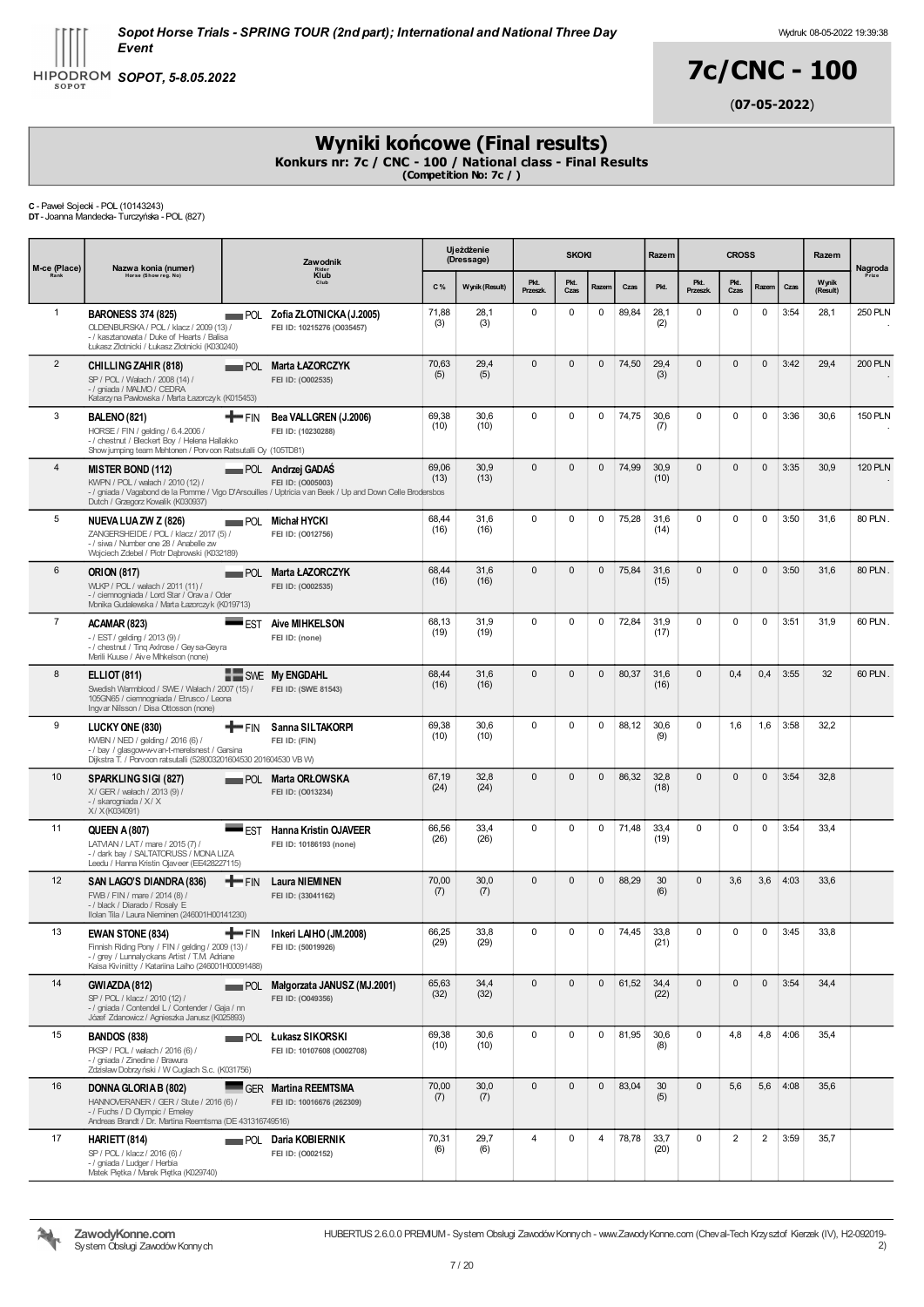| M-ce (Place) | Nazwa konia (numer)                                                                                                                                                                         |                | Zawodnik                                                 |               | Ujeżdżenie<br>(Dressage) |                  | <b>SKOKI</b> |                |       | Razem        |                    | <b>CROSS</b> |              |      | Razem             | Nagroda |
|--------------|---------------------------------------------------------------------------------------------------------------------------------------------------------------------------------------------|----------------|----------------------------------------------------------|---------------|--------------------------|------------------|--------------|----------------|-------|--------------|--------------------|--------------|--------------|------|-------------------|---------|
| Rank         | Horse (Show reg. No)                                                                                                                                                                        |                | Rider<br>Klub                                            | C%            | Wynik (Result)           | Pkt.<br>Przeszk. | Pkt.<br>Czas | Razem          | Czas  | Pkt.         | Pkt.<br>Przeszk.   | Pkt.<br>Czas | Razem        | Czas | Wynik<br>(Result) | Prize   |
| 18           | CANDYMAN JOE (810)<br>Finnish Riding Pony / FIN / gelding / 2011 (11) /<br>- / bay / Pionier's Sjoerd NLD / Lollipop IV<br>Laura Kumpulainen / Katariina Laiho (246001H00111581)            | <b>T</b> FIN   | Inkeri LAIHO (JM.2008)<br>FEI ID: (50019926)             | 68,13<br>(19) | 31,9<br>(19)             | $\overline{4}$   | $\mathbf{0}$ | $\overline{4}$ | 66,35 | 35,9<br>(26) | $\mathbf{0}$       | $\mathbf{0}$ | $\mathbf{0}$ | 3:45 | 35,9              |         |
| 19           | CULMANO (835)<br>HOLST / GER / gelding / 2016 (6) /<br>-/ dark bay / Colman / Dolores II<br>Ernst Keller / Iso-Hongon talli (276421000078516)                                               | +FIN           | Emmi TAPIO (MJ.2001)<br>FEI ID: 10178160 (none)          | 64,38<br>(36) | 35,6<br>(36)             | $\mathbf 0$      | $\mathbf 0$  | $\mathsf 0$    | 83,75 | 35,6<br>(25) | $\mathbf 0$        | 1,2          | 1,2          | 3:57 | 36,8              |         |
| 20           | ARAGORN (828)<br>SP / POL / wałach / 2017 (5) /<br>- / ciemnogniada / Rascin / Anchois<br>Stado Ogierów Starogard Gdański / Paweł Spisak i Meszko Wędrowski (xxx)                           |                | Stanislau YAVENKA<br>FEI ID: (Brak)                      | 65,31<br>(34) | 34,7<br>(34)             | $\mathbf{0}$     | $\mathbf{0}$ | $\mathbf{0}$   | 81,46 | 34,7<br>(23) | $\mathbf{0}$       | 2,8          | 2,8          | 4:01 | 37,5              |         |
| 21           | <b>GWEN (820)</b><br>CONNEMARA / FIN / mare / 3.4.2010 /<br>- / grey / Gwennic de Goariva / Robin's Silver<br>Ms Mairead Mtchell / Bea Vallgren (M1-372100400023913)                        | T FIN          | Bea VALLGREN (J.2006)<br>FEI ID: (10230288)              | 66,25<br>(29) | 33,8<br>(29)             | $\overline{4}$   | $\mathbf 0$  | 4              | 73,79 | 37,8<br>(30) | $\mathbf 0$        | $\mathbf 0$  | $\mathbf 0$  | 3:48 | 37,8              |         |
| 22           | GLADIATOR (833)<br>XO / POL / wałach / 2008 (14) /<br>- / siwa / Nabucho du Serein / Gladiola<br>Sk Walewice / Dagmara Jaszczuk (K021748)                                                   |                | FOL Julianna JASZCZUK (J.2006)<br>FEI ID: (0048621)      | 63,75<br>(38) | 36,3<br>(38)             | $\overline{4}$   | $\mathbf{0}$ | $\overline{4}$ | 79,52 | 40,3<br>(32) | $\mathbf{0}$       | $\mathbf{0}$ | $\mathbf{0}$ | 3:46 | 40,3              |         |
| 23           | ARMSTRONG (806)<br>ESH / EST / gelding / 2011 (11) /<br>-/bay / AGROVORM'S AMERIGO / BARIZOLA<br>Karin Sild / Karin Sild (EE233133111)                                                      | <b>EST</b>     | <b>Katriin SILD</b><br>FEI ID: (none)                    | 67,19<br>(24) | 32,8<br>(24)             | $\overline{4}$   | $\mathbf 0$  | $\overline{4}$ | 74,64 | 36,8<br>(29) | $\mathbf 0$        | 5,6          | 5,6          | 4:08 | 42,4              |         |
| 24           | <b>ISLEEN M (837)</b><br>XX/ POL / klacz / 2016 (6) /<br>- / kara / Exciting Life / Titus Livius / Implikacja / Royal Court<br>SK Moszna / SK Moszna (K032052)                              |                | <b>POL</b> Jerzy KRUKOWSKI<br>FEI ID: (0000895)          | 63,75<br>(38) | 36,3<br>(38)             | $\overline{4}$   | $\mathbf 0$  | $\overline{4}$ | 90,95 | 40,3<br>(33) | $\mathbf{0}$       | 7,2          | 7,2          | 4:12 | 47,5              |         |
| 25           | DOLMEN (800)<br>XO / POL / wałach / 2014 (8) /<br>- / gniada / Huzar / Dolina<br>Sk Walewice / Agnieszka Eliks (K027640)                                                                    |                | FOL Agnieszka ELIKS<br>FEI ID: (0006607)                 | 65,63<br>(32) | 34,4<br>(32)             | 8                | $\mathbf 0$  | 8              | 77,39 | 42,4<br>(36) | $\mathbf 0$        | 5,2          | 5,2          | 4:07 | 47,6              |         |
| 26           | ST CONCRENZA (805)<br>FWB / FIN / mare / 2015 (7) /<br>- / bay / Concreto / ST Anza<br>Lindblom Markus / Susanne Orelma-Törmänen (246001H00151525)                                          | $+$ FIN        | Susanne ORELMA-TÖRMÄNEN<br>FEI ID: 10134027 (none)       | 64,38<br>(36) | 35,6<br>(36)             | 16               | $\mathbf{0}$ | 16             | 90,92 | 51,6<br>(38) | $\mathbf{0}$       | 4,8          | 4,8          | 4:06 | 56,4              |         |
| 27           | <b>DESERT GENERAL (135)</b><br>XX/ GBR / wałach / 2008 (14) /<br>- / kasztanowata / Bahamian Bounty / Desert Flower / Green Desert<br>GBR / Jakub Żuchowicki (K015725)                      |                | POL Katarzyna ŻUCHOWICKA (JM.2007)<br>FEI ID: (0039387)  | 65,00<br>(35) | 35,0<br>(35)             | 0                | 0            | 0              | 85,20 | 35<br>(24)   | $\mathbf 0$        | 28,8         | 28,8 5:06    |      | 63,8              |         |
| 28           | GOLDSTRIKE Z (801)<br>ZANG / BLZ / wałach / 2017 (5) /<br>- / ciemnogniada / Glenfiddich VDL / Bacardi VDL / Contendro's Girl / Contendro I<br>- / Natalia Klebba (K032079)                 |                | POL Natalia KLEBBA<br>FEI ID: (0021726)                  | 72,19<br>(2)  | 27,8<br>(2)              | $\mathbf{0}$     | $\mathbf{0}$ | $\mathbf{0}$   | 82,32 | 27,8<br>(1)  | 20                 | 16,4         | 36,4 4:35    |      | 64,2              |         |
| 29           | <b>TOSSUP (813)</b><br>DSP / POL / wałach / 2017 (5) /<br>- / skarogniada / Accuse / Tośka<br>Sk Jaroszówka / Sylwia Babi?ska (K031964)                                                     |                | <b>POL</b> Sylwia BABINSKA<br>FEI ID: (0008577)          | 61,56<br>(40) | 38,4<br>(40)             | $\overline{4}$   | $\mathbf 0$  | 4              | 82,51 | 42,4<br>(35) | 20                 | 14,4         | $34,4$ 4:30  |      | 76,8              |         |
| 30           | MAGIC BOY (822)<br>WLKP / POL / wałach / 2015 (7) /<br>- / gniada / Bolshoi / Megan<br>Wojciech Kamiński / Jakub Żuchowicki (K027818)                                                       |                | POL Katarzyna ŻUCHOWICKA (JM.2007)<br>FEI ID: (0039387)  | 66,25<br>(29) | 33,8<br>(29)             | $\overline{4}$   | $\mathbf{0}$ | $\overline{4}$ | 79,27 | 37,8<br>(31) | 60                 | 32           | 92           | 5:14 | 129,8             |         |
|              | WOULD LOVE (918)<br>SP / POL / Gleding / 2012 (10) /<br>107IV47 / Grey / D CIN CIN PG / WENDY/EVER FOR PLEASURE<br>Mlena Lisinska / W Cuglach s.c. (K0224455)                               |                | <b>POL</b> Lukasz SIKORSKI<br>FEI ID: 10107608 (O002708) | 70,00<br>(7)  | 30,0<br>(7)              | $\mathbf 0$      | $\mathbf 0$  | $\mathbf 0$    | 76,85 | 30<br>(4)    | EL (MJ)            |              |              |      |                   |         |
|              | <b>BLANCA (816)</b><br>WIELKOPOLSKA / POL / mare / 2015 (7) /<br>- / bay / Herkules / Banika<br>Adam Chwałkowski / x (K032750)                                                              |                | POL Marta ZAWADA (MJ.2002)<br>FEI ID: (0033204)          | 68,75<br>(14) | 31,3<br>(14)             | $\mathbf{0}$     | $\mathbf{0}$ | $\mathbf 0$    | 71,94 | 31,3<br>(11) | EL(R)              |              |              |      |                   |         |
|              | ST CARLISLE (809)<br>FWB / FIN / mare / 2015 (7) /<br>- / bay / Concreto / St Lorena<br>Markus Lindblom / Markus Lindblom (246001H00151767)                                                 | <b>THE FIN</b> | Sanna SILTAKORPI<br>FEI ID: (FIN)                        | 72,50<br>(1)  | 27,5<br>(1)              | $\overline{4}$   | 0            | 4              | 86,72 | 31,5<br>(13) | EL (MJ)            |              |              |      |                   |         |
|              | ONE IN A MILLION (803)<br>BAWARSKA / POL / wałach / 2017 (5) /<br>- / siwa / Olimpic Star / Chamonix<br>Ludwig Gillmaier / Ludwig Gillmaier (K031325)                                       |                | <b>POL</b> Julia GILLMAIER<br>FEI ID: (0024867)          | 68,13<br>(19) | 31,9<br>(19)             | $\overline{4}$   | $\mathbf{0}$ | $\overline{4}$ | 81,43 | 35,9<br>(27) | EL (FR)            |              |              |      |                   |         |
|              | ST CASHMERE (831)<br>FWB / FIN / mare / 2015 (7) /<br>- / bay / Concreto / St Sakira<br>Markus Lindblom / Markus Lindblom (246001H00151697)                                                 | <b>T</b> FIN   | Sanna SILTAKORPI<br>FEI ID: (FIN)                        | 71,88<br>(3)  | 28,1<br>(3)              | 8                | $\mathbf 0$  | 8              | 89,56 | 36,1<br>(28) | EL (MJ)            |              |              |      |                   |         |
|              | KWATAR VAN ORCHID'S (819) $\blacktriangleright$ FIN<br>PONY / FIN / gelding / 29.7.2007 /<br>-/ chestnut / unknown / unknown<br>unknown / Porv con Ratsutalli Oy (5288008070306407)         |                | Bea VALLGREN (J.2006)<br>FEI ID: (10230288)              | 66,56<br>(26) | 33,4<br>(26)             | 12               | $\mathbf{0}$ | 12             | 76,56 | 45,4<br>(37) | EL(R)              |              |              |      |                   |         |
|              | TALLINMÄEN LEONARDO (808) THE FIN<br>Finnish Warmblood / FIN / gelding / 2016 (6) /<br>- / bay / Ludwig von Bayern / Elvira Madigan II<br>Riikka Lamberg / Riikka Lamberg (246001H00161448) |                | Tuisku LAMBERG (J.2004)<br>FEI ID: 10164997 (32853720)   | 67,50<br>(23) | 32,5<br>(23)             | 8                | $\mathbf 0$  | 8              | 88,79 | 40,5<br>(34) | <b>RET</b><br>(XC) |              |              |      |                   |         |
|              | FIONA CASTELLA (815)<br>HANOWERSKI / GER / klacz / 2015 (7) /<br>- / gniada / Fürst Belissaro / Attention One<br>- / Rivernet sp. zo. o. (brak)                                             |                | <b>POL Sylwia RYCHLIK</b><br>FEI ID: (0025903)           | 68,75<br>(14) | 31,3<br>(14)             | $\mathbf{0}$     | $\mathbf 0$  | $\pmb{0}$      | 76,39 | 31,3<br>(12) | WD (XC)            |              |              |      |                   |         |